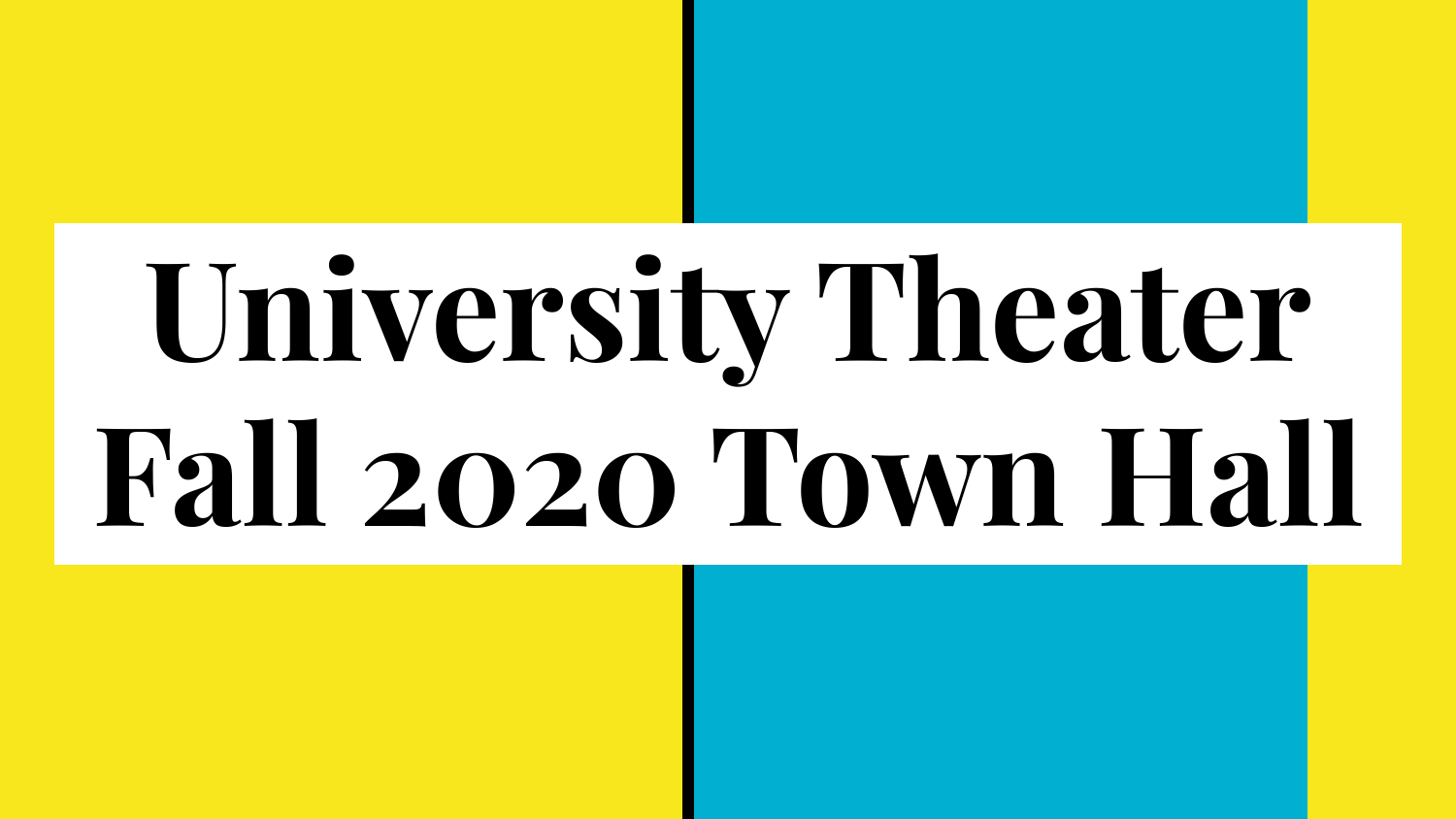

- What's happening with the shows which were pushed back to the Fall?
- What do we know? (And what don't we know?)
- What are we planning on doing in the Fall?
- What can  $UT + TAPS$  provide to you in your artistic pursuits?
- What else is committee working on?
- Open Discussion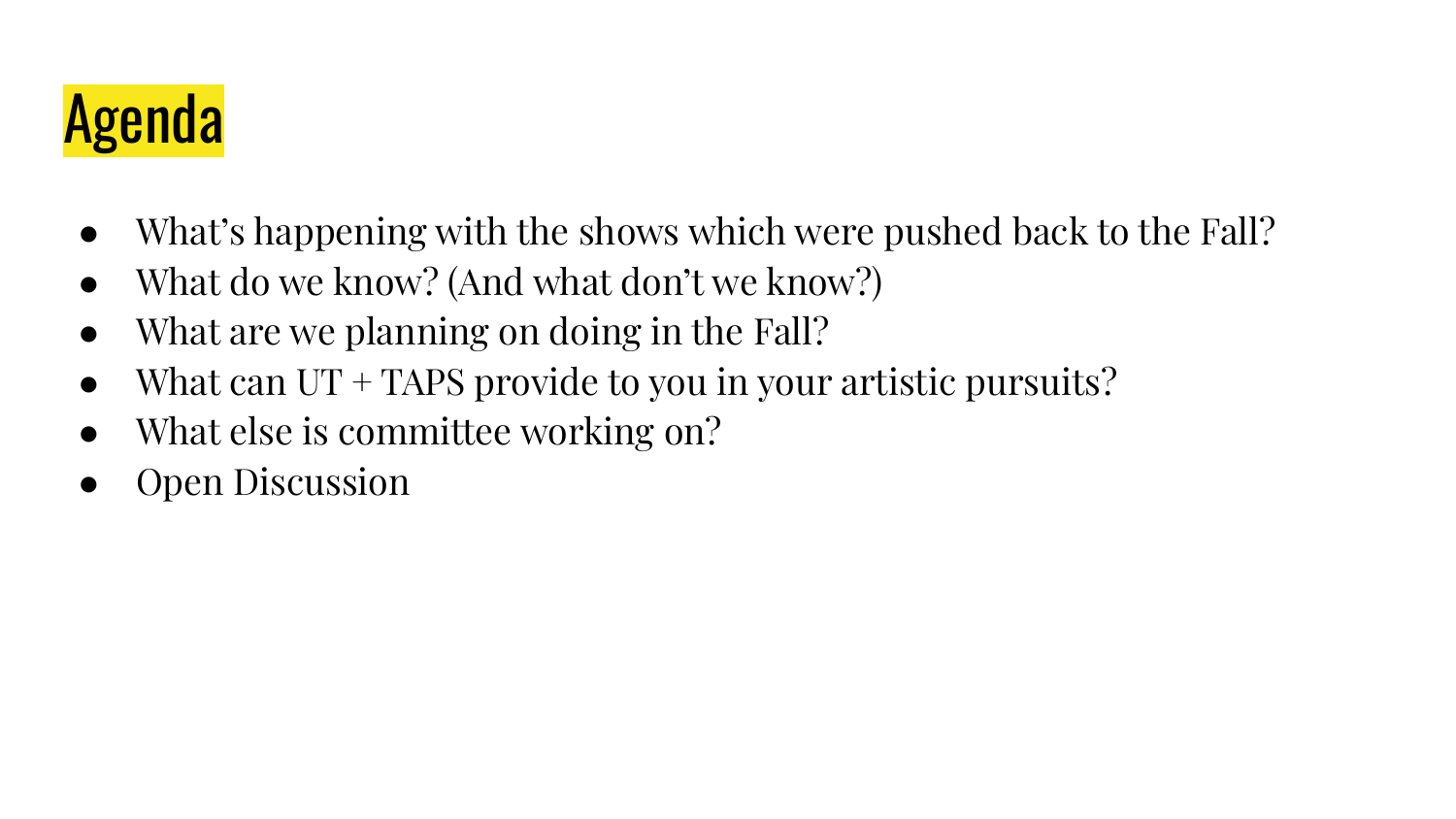# Fall Shows

- We talked with Fall directors and Pro-Staff
- $\bullet$  Into the Woods + This is Our Youth opted not to continue with their production
- Art and Love's Labour's Lost may go up in a future quarter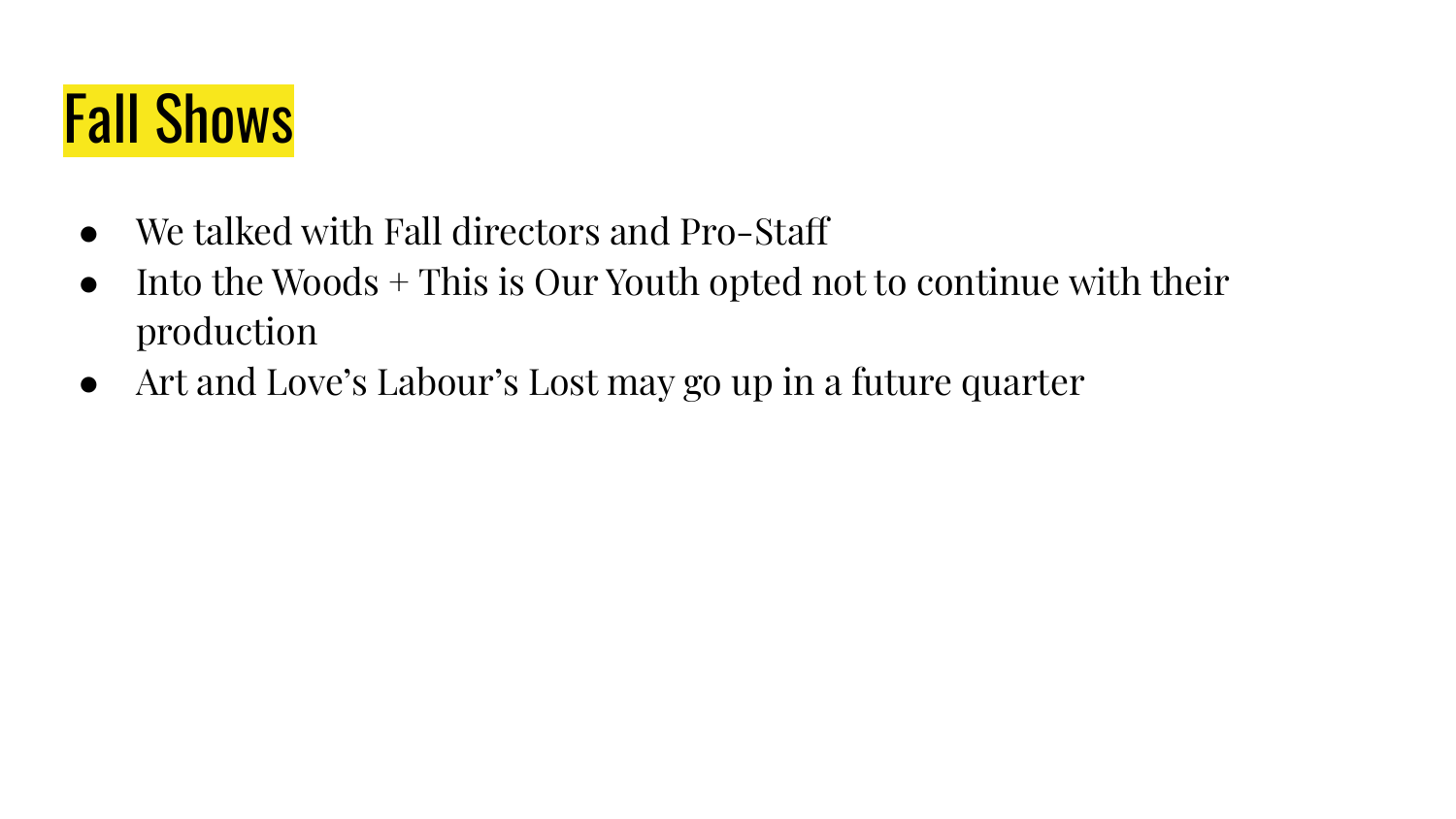### UT/TAPS Guidelines & Resources

- **● Protocols are still evolving; things may change before and during Fall quarter**
	- We still don't even know what RSO regulations / budgeting will look like!
- Pro-Staff will still be leading cohorts and mentoring designers
- TAPS Support: All of Pro-Staff is still committed to helping with design and fabrication of Costumes, Props, Scenic, Lighting, and Sound for any levels of production
- Reopening steps for UT/TAPS:
	- 1. Fully virtual activities / performance
	- 2. Small groups performing and recording (hybrid or all in-person)
	- 3. Performances with audiences (with a safe audience density)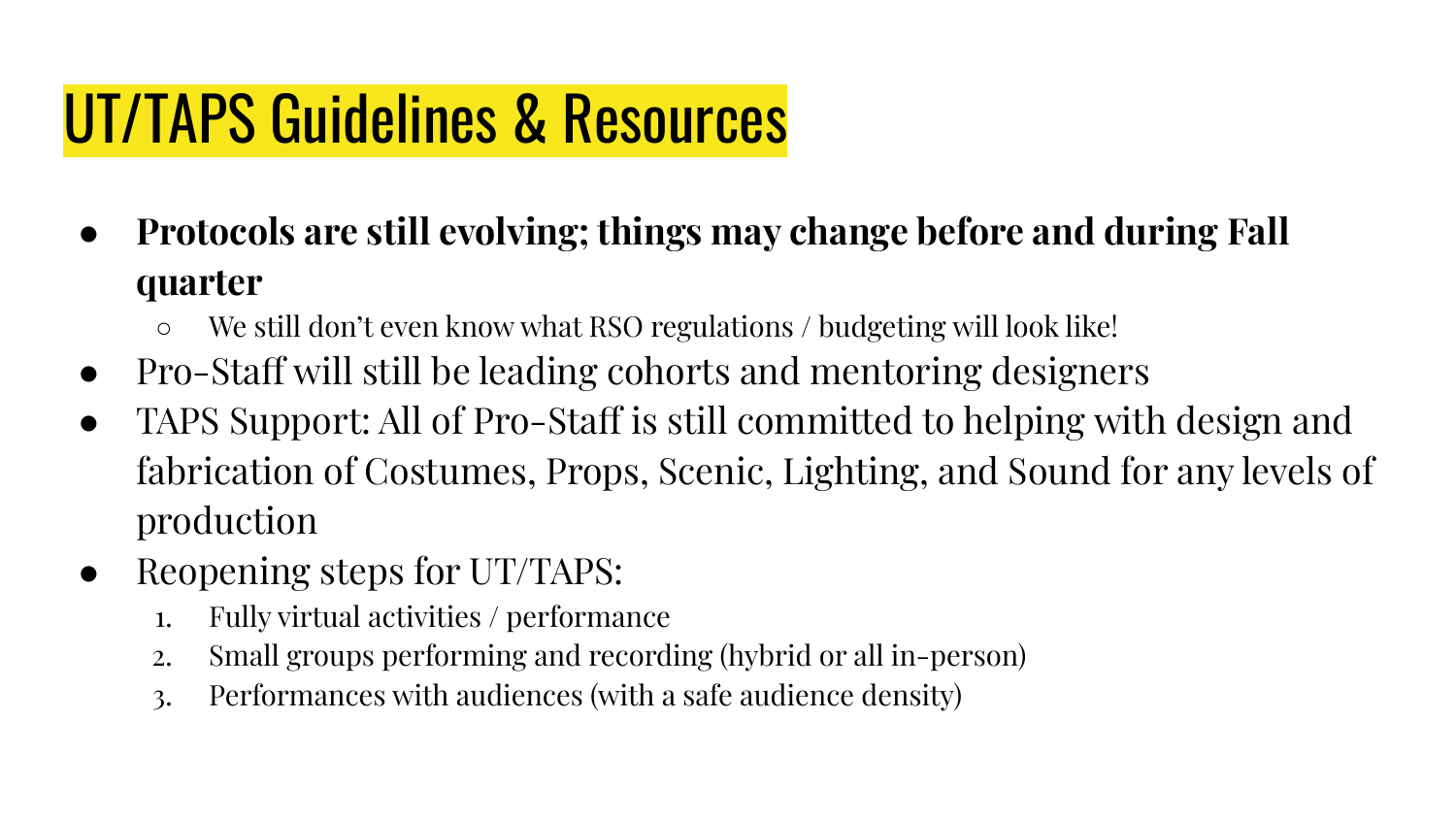# Moving Forward: Community-Proposed Programming

- We're planning a rolling proposal call for programming throughout the quarter (e.g. full play performances, one-acts)
- Things to consider:
	- Discuss rights with Neel before proposing
	- TAPS is currently discussing access to campus spaces--there may be heavy restrictions
	- Pro Staff can provide many resources (e.g. shipping costumes, providing cameras for recording, helping create virtual backgrounds…)--**if you have an idea, get in touch!**
	- For any in-person work, changes in Covid policy may result in cancellation or a need for virtual only
- Virtual work is highly encouraged because of uncertain future--or at least seriously consider contingency plans if regulations change!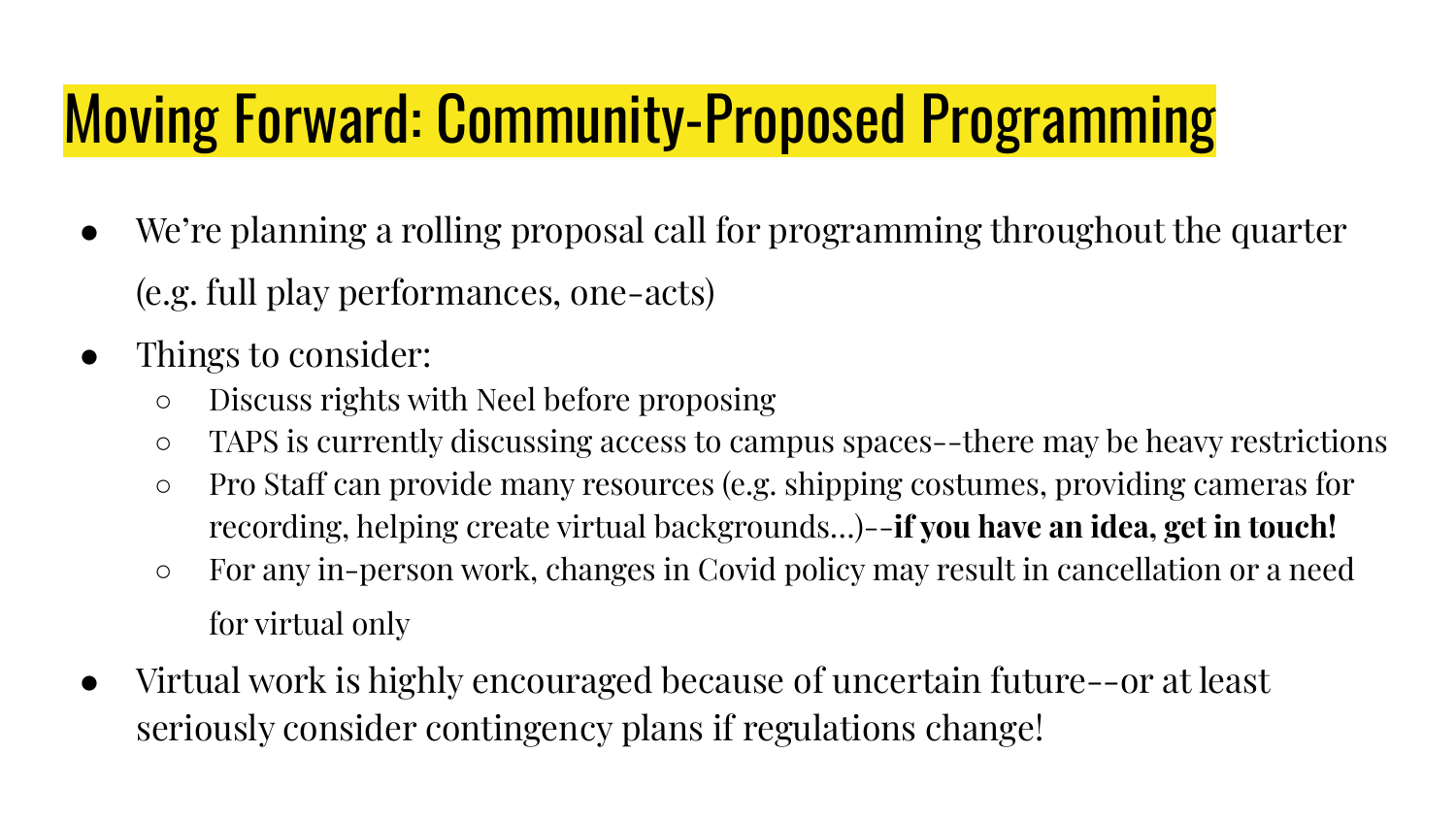#### Moving Forward: Committee/TAPS Facilitated Programming

- We're also planning to schedule more short-form / community based opportunities.
- Things Committee/TAPS has been thinking about:
	- Themed workshops and roundtables (ex: a lighting workshop specifically focused on lighting different skin tones; a roundtable discussing how copyright law works and its relationship with playwrights).
	- Short-form opportunities (ex: a weekly radio show, a new play festival, a ten-minute play festival, a cabaret)
	- Community events like student-lead workshops (vs Pro Staff-lead), reading groups, and writing workshops.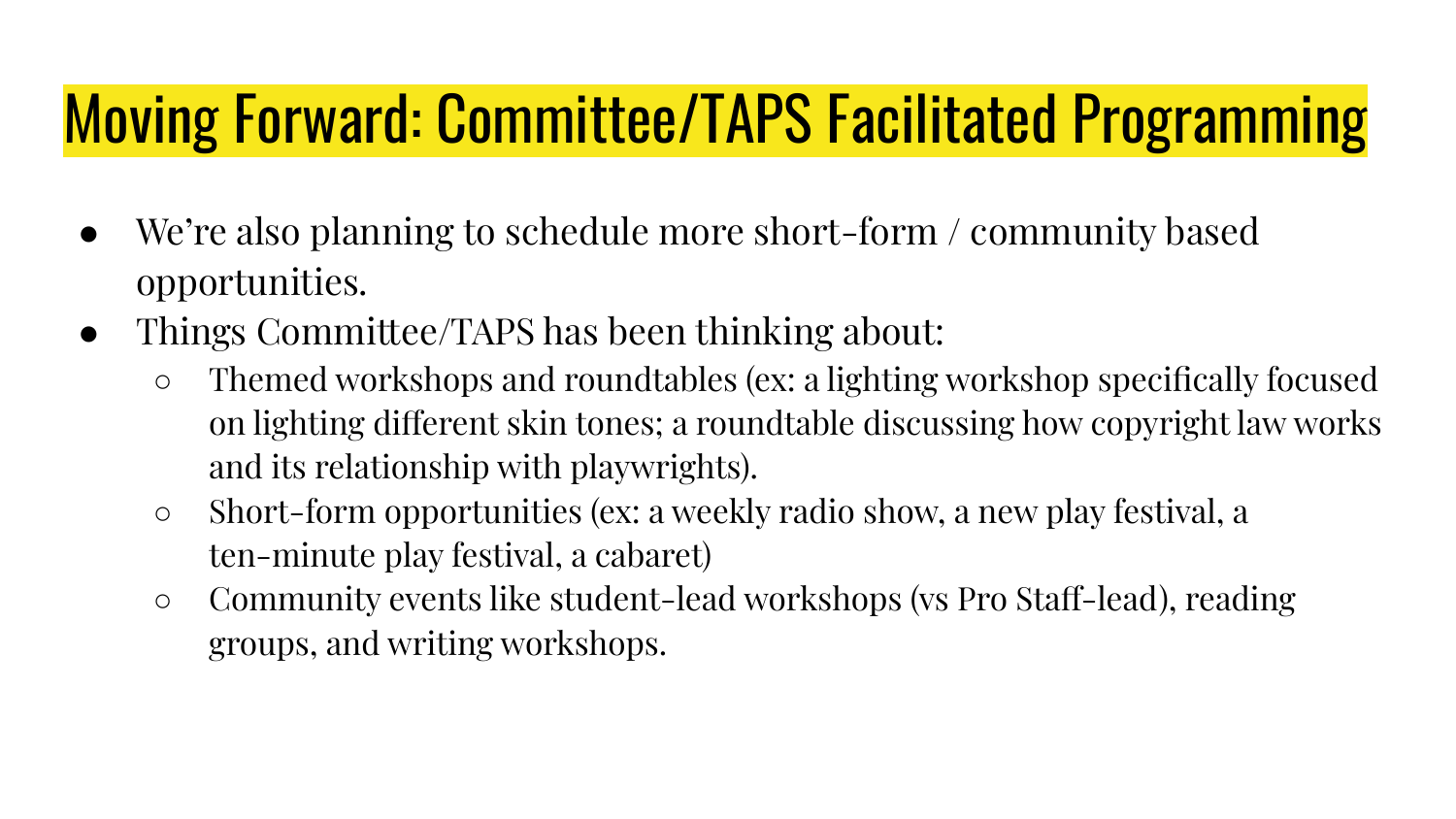#### How to propose your ideas to us

- We will not be using the past proposal forms for this quarter
	- \*\*Things that will remain the same:
		- Rights discuss with Neel and Tiffany
- There will be a Google Form sent out in the coming weeks
	- Rolling basis (no deadline, not first come first serve)
	- Will be open for many types of unique formats and projects, both short- and long-form
		- Some ideas: radio drama, podcasts, virtual Zoom-based projects, one-person shows, etc.
- Per email: We want to support projects that make sense of this moment and the limitations of social distancing in a unique way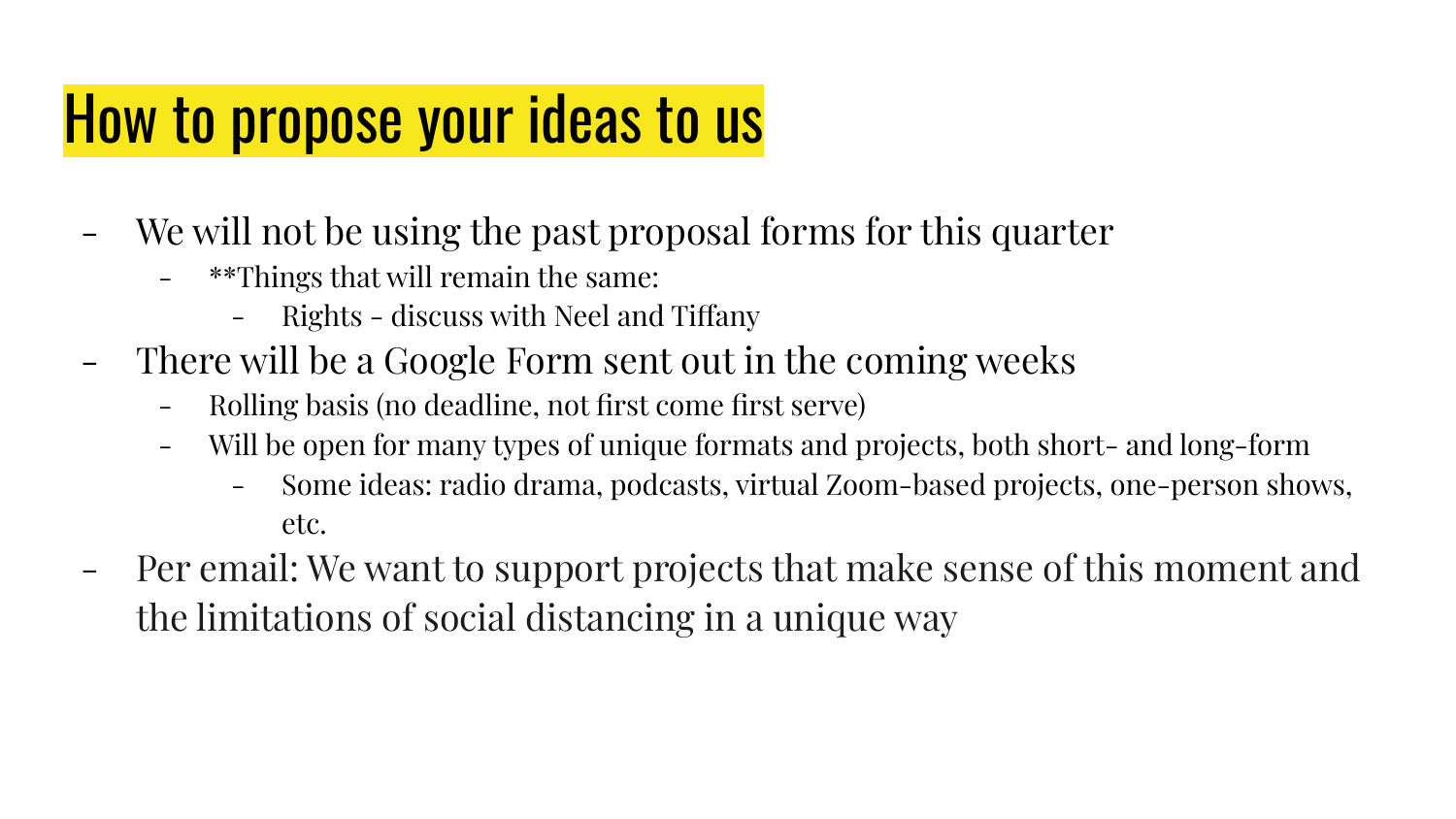# What's going on with committee?

- We're here to support you and your ideas in any way we can!!
- Reach out! We're always here to talk, whether that's about life, the logistics of a new artistic idea, etc.
	- We want to help make autumn quarter a time of community and passion and safety and health and we love all of you so much <333
- Expect a website coming soon!!
	- This will be a "one stop shop" for all of your UT needs. Nice! It should also hopefully help make getting involved in UT more accessible
- Committee Office Hours will continue to be a thing (on zoom, ofc)
	- We're thinking biweekly Thursdays. Thoughts?
- Also stay tuned for a newsletter!
	- We know the importance of good communication during This Time